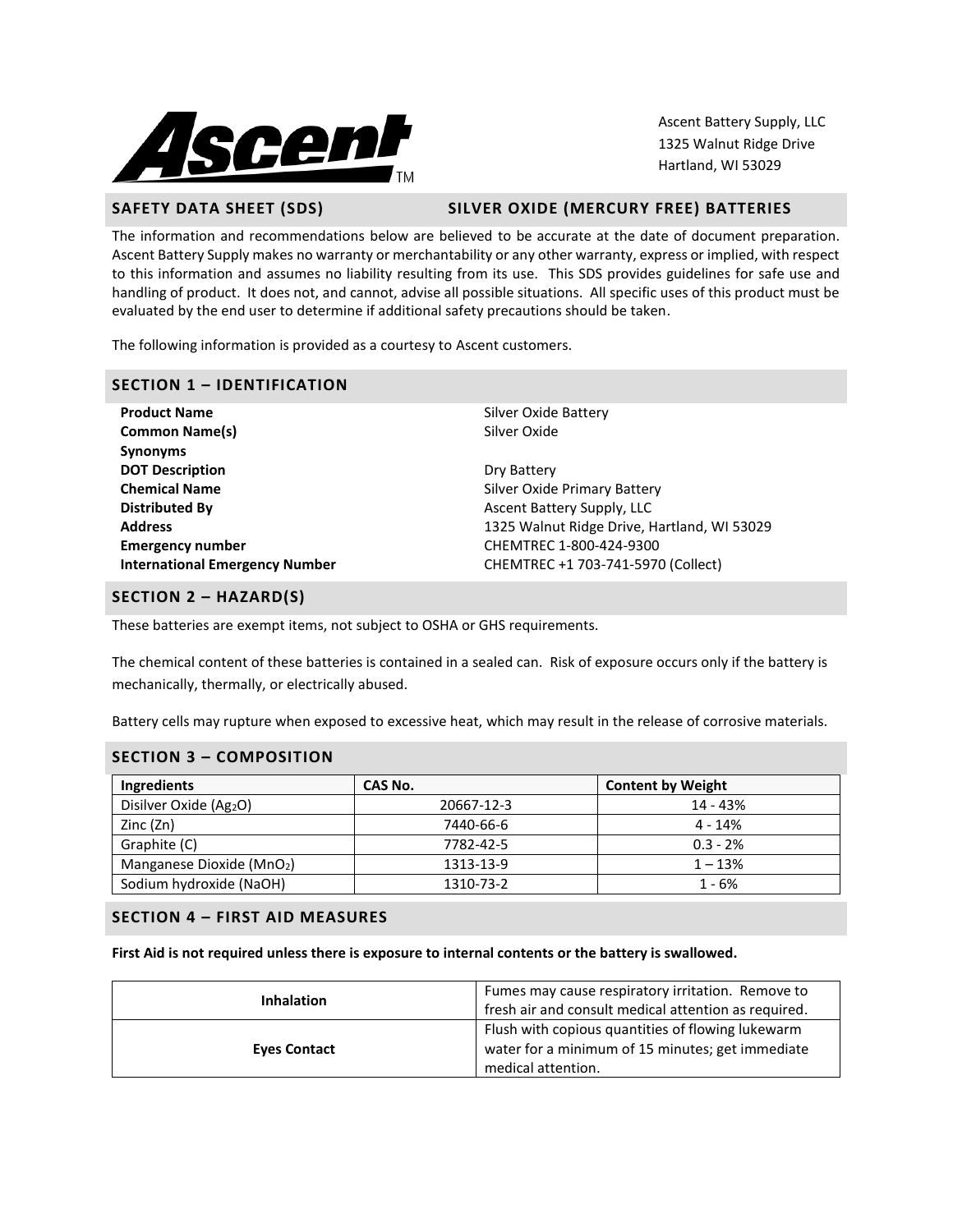| <b>Skin Contact</b> | Flush with copious quantities of flowing lukewarm<br>water for a minimum of 15 minutes; wash with soap<br>and water.                                                                                                                           |
|---------------------|------------------------------------------------------------------------------------------------------------------------------------------------------------------------------------------------------------------------------------------------|
| Ingestion           | Ingestion of battery chemicals can be harmful. Call<br>The National Battery Ingestion Hotline (202-625-3333)<br>24 hours a day, for procedures treating ingestion of<br>chemicals. Do not induce vomiting. Get immediate<br>medical attention. |

## **SECTION 5 – FIRE-FIGHTING MEASURES**

**Special Fire Fighting Procedures -** Wear self-contained breathing apparatus to protective clothing to avoid inhalation of or contact with hazardous decomposition products.

**Extinguisher Media** - Any class of extinguisher is effective.

## **SECTION 6 – ACCIDENTAL RELEASE MEASURES**

**General Information -** In case of accidental rupture or release: prevent skin and eye contact and collect all released material in a plastic lined metal container. Leaking batteries should be handled with gloves. Clean contaminated surfaces with water or diluted acetic acid. Wear protective clothing. Use a self-contained breathing apparatus if in the presence of chemical vapor. See also: sections 4, 5, and 8.

## **SECTION 7 – HANDLING AND STORAGE**

Store in a dry place at room temperature (20°C/68°F): avoiding mechanical, thermal, and electrical abuse.

Do not store unpacked cells together: avoid cells shorting to one another.

Do not mix new and used batteries.

Do not disassemble. Do not store with conductive objects or water. Store away from flame or spark hazards. Do not attempt to recharge a primary battery. Keep away from children.

## **SECTION 8 – EXPOSURE/PERSONAL PROTECTION**

**PPE: Eyes** - Always wear safety glasses while working with battery cells.

**PPE: Clothing** - Wear gloves if cell is ruptured, corroded, or leaking materials.

**PPE: Respiration** - None required under normal handling conditions.

| SECTION 9 - PHYSICAL/CHEMICAL PROPERTIES |                       |                            |     |
|------------------------------------------|-----------------------|----------------------------|-----|
| <b>Boiling Point</b>                     | N/A                   | <b>Melting Point</b>       | N/A |
| <b>Vapor Pressure</b>                    | N/A                   | <b>Vapor Density</b>       | N/A |
| <b>Reactivity in Water</b>               | Do not put into water | <b>Solubility in Water</b> | N/A |
| Flammable Limits in Air,                 | N/A                   | <b>Flash Pont</b>          | N/A |
| by vol.                                  |                       |                            |     |
| Auto-ignition                            | N/A                   | <b>Specific Gravity</b>    | N/A |
| <b>Temperature</b>                       |                       |                            |     |

# **SECTION 9 – PHYSICAL/CHEMICAL PROPERTIES**